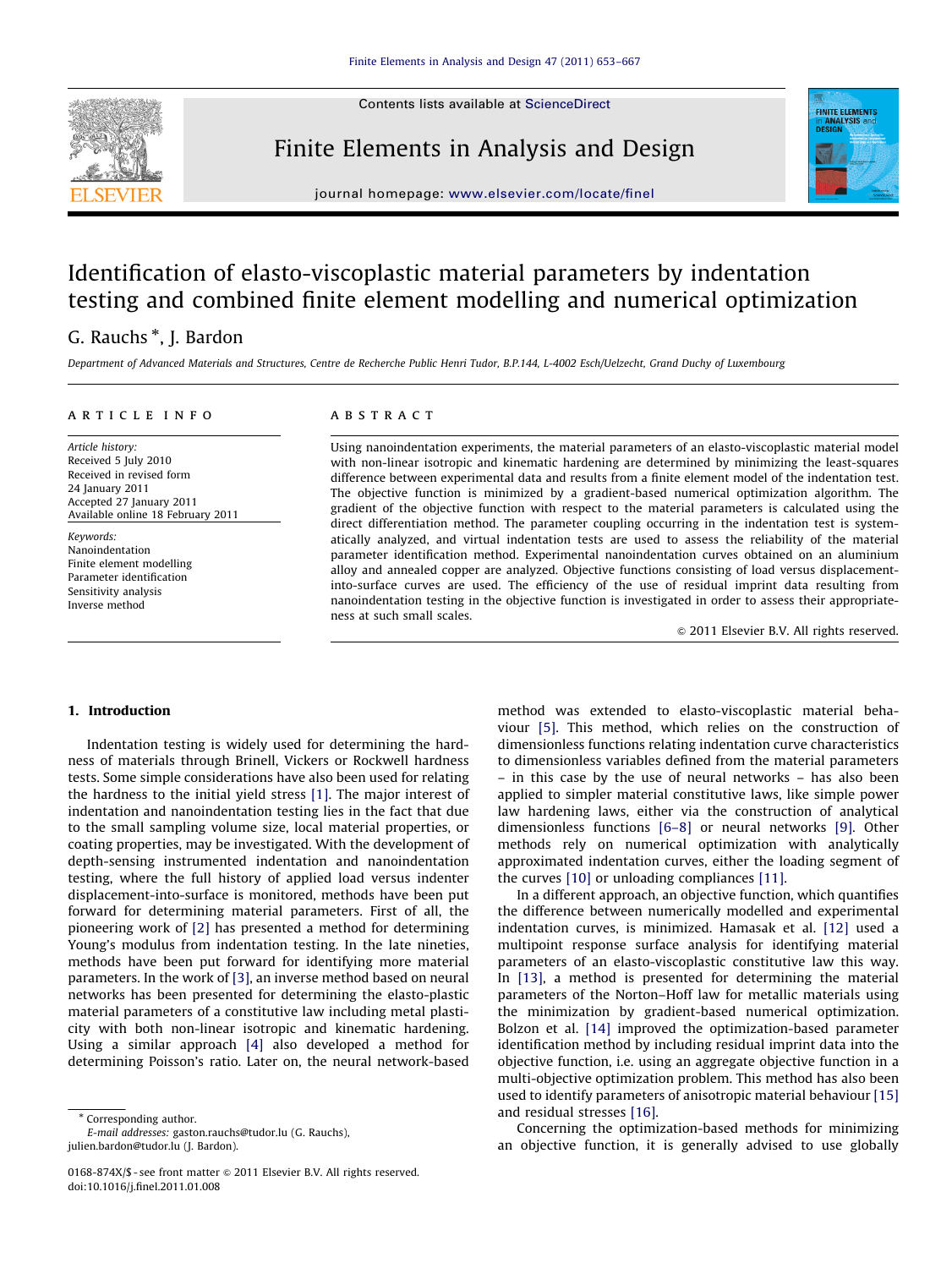convergent optimization algorithms whenever possible. They can take the form of evolutionary algorithms, like simulated annealing or genetic algorithms, or deterministic algorithms like the Simplex method. Genetic or evolutionary algorithms are globally convergent and are the only meaningful choice in multi-objective optimization, which comes however at the price of a large number of objective function evaluations. Gradient-based optimization algorithms, like the Levenbergh–Marquardt or Gauss– Newton algorithm, should only be used in case the objective function can be shown to be convex. However, in the case of indentation testing, gradient-based optimization algorithms are preferred despite this drawback, because in general, they involve less function evaluations as gradient-free optimization methods. In fact, because of the highly non-linear nature of indentation testing, involving geometric, material and contact non-linearities, finite element computations of the indentation test are timeconsuming. This is also the reason why the required gradients are not computed using time-consuming finite difference schemes, which involve an additional one or two non-linear finite element calculations per optimization variable. Their main advantage, the possibility to easily use them with black-box finite element solvers, is countered by the large computing effort involved. In order to be computationally more efficient, use is made of fast calculation algorithms of the gradients, either through direct differentiation method or through the adjoint state method. These methods have been developed starting with [\[17,18\],](#page--1-0) and developed to maturity in the framework of material parameter identification by [\[19–22\]](#page--1-0) or of shape optimization by [\[23–31\].](#page--1-0) Sensitivity analysis in the case of contact modelling is well described in [\[32,33\].](#page--1-0) In these methods, either the continuum mechanical equations [\[23–25\]](#page--1-0) or the discretized equations [\[19,27\]](#page--1-0) are differentiated. The derivatives of state variables and displacements with respect to some parameters, like material parameters, for example, are coupled via linear relationships, which can be motivated by the chain rule in differentiation, and the gradient can be calculated by a linear update scheme. This is in contrast to the finite difference method, where the calculation of gradient information requires the solution of additional non-linear finite element models. This way, gradient calculations involving the direct differentiation or adjoint state method are much faster than finite difference schemes. In addition to that, the fast differentiation methods are more accurate, as they do not depend on a numerical perturbation like the finite difference method. However, it should be noted that finite difference and the fast differentiation methods may produce locally poor results in case of non-differentiable evolution equations, as shown in [\[34–36\].](#page--1-0)

A different aspect of material parameter identification using inverse methods is parameter correlation. It has for example been shown in [\[21\]](#page--1-0) that parameter correlation can impede a reliable parameter identification of mixed isotropic and kinematic plastic hardening laws if no reverse plastic flow is induced in uniaxial testing by applying a compressive load after the tensile cycle. The correlation of the material parameters can be assessed through the correlation or cosine matrices [\[37\],](#page--1-0) which can be determined from the Hessian or approximated Hessian matrix. A strong correlation leads to near-singular matrices in the optimization algorithms, which also has a strong effect on convergence rates and on the accuracy with which the location of the minimum of the objective function can be determined.

In this paper, the constitutive equations typical for metal plasticity are presented in the first section. In the next section, the objective function and the solution procedure for solving the inverse problem of material parameter identification using numerical optimization are presented. The parameter correlation is analyzed and material parameter identification is assessed using synthetic indentation curves, generated by finite element modelling of the nanoindentation test. In the final section, the described inverse method, which has already been used in the framework of depth-sensing microindentation [\[16,38\],](#page--1-0) is used at a smaller length scale for identifying material parameters of two metallic materials by the use of real experimental nanoindentation data. In addition to the load-versus-displacement indentation curves, the use of experimental residual imprint data for improving the reliability of the method, reported in [\[14,16\]](#page--1-0), is used in nanoindentation testing, and the suitability of residual imprint data at such a small length scale is investigated.

## 2. Constitutive formulations

## 2.1. Elasticity

The material law considered is an elasto-viscoplastic material model with nine material parameters. A detailed description of such constitutive laws, typical of metallic materials, can be found in [\[39–42\]](#page--1-0), for example. A multiplicative decomposition of the deformation gradient, **F**, into elastic and plastic parts,  $\mathbf{F}_e$  and  $\mathbf{F}_p$ , respectively, is used.

$$
\mathbf{F} = \mathbf{F}_e \mathbf{F}_p. \tag{1}
$$

The deformation gradient is calculated from the current configuration  $1x$  and the reference configuration  $0x$  as

$$
\mathbf{F} = \frac{\partial^1 \mathbf{x}}{\partial^0 \mathbf{X}}.
$$
 (2)

The Kirchhoff stress S is related to the left Cauchy-Green elastic deformation tensor  $B_e$ , which is defined through the elastic deformation gradient  $F_e$  as

$$
\mathbf{B}_e = \mathbf{F}_e \mathbf{F}_e^T. \tag{3}
$$

A neo-Hookean hyperelastic law according to [\[43\]](#page--1-0) is used. With the elastic material constants  $\mu$  and  $\lambda$  and the second order identity tensor I, it reads

$$
\mathbf{S} = \mu(\mathbf{B}_e - \mathbf{I}) + \frac{\lambda}{2} \ln(\det \mathbf{B}_e). \tag{4}
$$

#### 2.2. Plasticity

In the following section, we consider isotropic plasticity with an associative flow rule, including non-linear isotropic and nonlinear kinematic hardening. The variation of the yield limit  $K^y$  is described through isotropic hardening, with

$$
K^y = \sqrt{\frac{2}{3}}(\sigma^{y,0} + R[1 - \exp(-\beta s)]),
$$
\n(5)

where s is the plastic arc length,  $\sigma^{y,0}$  is the initial uniaxial yield stress, and R and  $\beta$  are the non-linear isotropic hardening parameters. The plastic arc length s is a scalar representing the accumulated plastic strain. The evolution of  $\alpha$ , an internal variable quantifying kinematic hardening, is treated using the Armstrong– Frederick law with the non-linear kinematic hardening parameters  $H_{kin}$  and  $H_{nl}$ , brought into a form where the kinematic hardening parameter  $H_{kin}$  has the meaning of a stress instead of a slope. This feature enables the definition of a better motivated upper bound of  $H_{kin}$  in the optimization, i.e. a maximum expected hardening:

$$
\dot{\alpha}_{ij} = \sqrt{\frac{2}{3}} H_{nl} H_{kin} \dot{\varepsilon}_{ij}^p - \sqrt{\frac{3}{2}} H_{nl} \dot{s} \alpha_{ij}.
$$
\n(6)

In that case, the maximum yield stress can be approximated by  $v_0$   $v_1$   $v_2$ 

$$
\sigma_{\infty} \approx \sigma^{y,0} + R + \frac{3}{2}H_{\text{kin}}.\tag{7}
$$